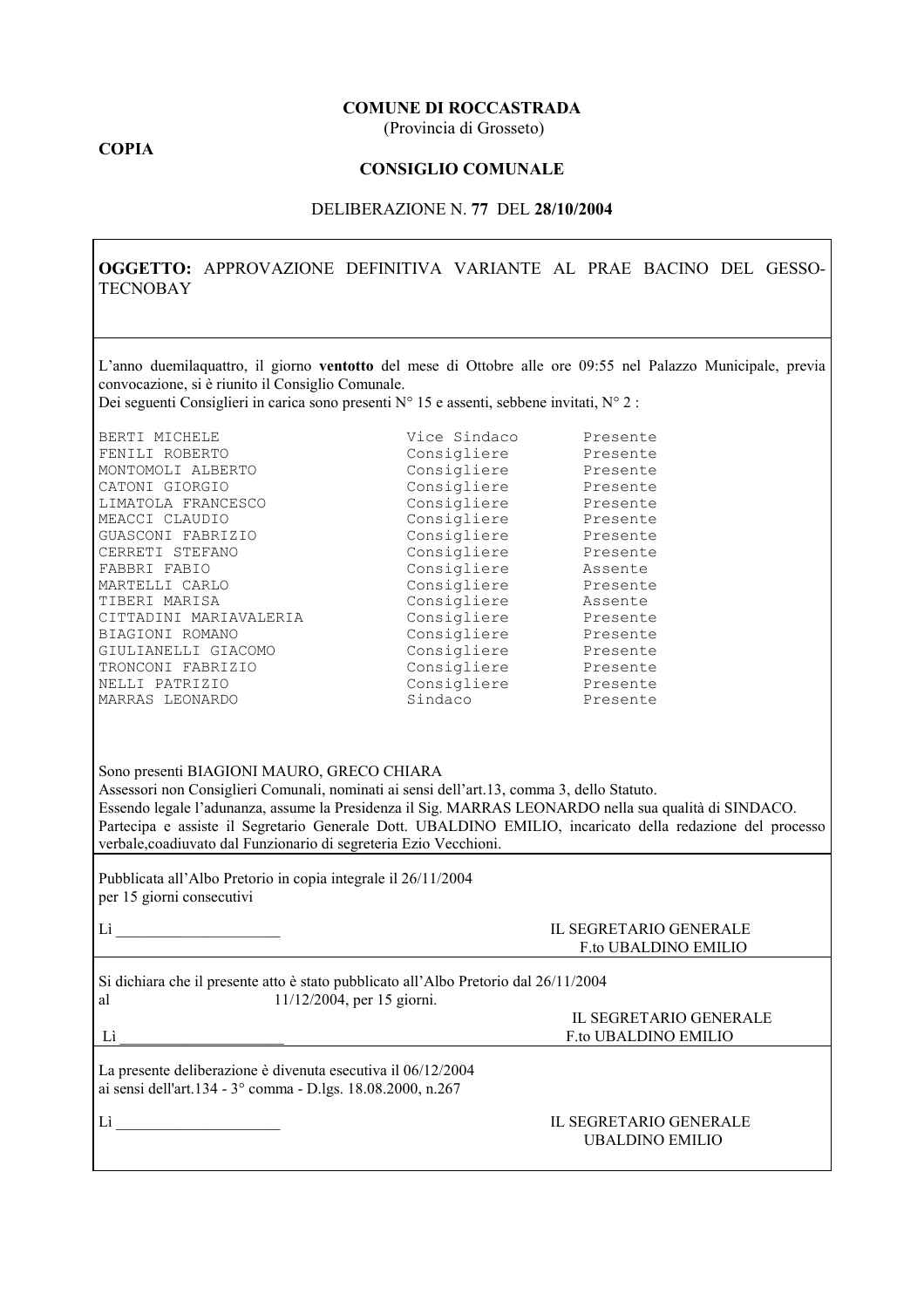## **PRESENTI: 15**

### **ASSENTI** Fabbri-Tiberi

Il SINDACO provvede ad esporre il punto all'odg. Non sono pervenute osservazione, fatta eccezione quelle pervenute dalla Provincia – recepite in atti-.

Il Consigliere BIAGIONI chiede se c'è stato un controllo del Comune sull'area oggetto di escavazioni e delle azioni di ripristino

Il Consigliere TRONCONI chiede quale sia il "connubio tra il bacino del gesso Tecnobay ed il Parco La Vena"

Risponde il SINDACO il quale – al Consigliere Tronconi – rammenta quanto già detto, richiamando l'avvio del procedimento di variante al piano strutturale, attraverso l'idea del Parco. Contestualmente si stanno affrontando altre questioni, tra cui anche quella del gesso. Sono tuttavia due oggetti separati, tant'è che quello riguardante i gessi è concluso, rimanendo aperto solo quello del Parco; per quel che riguarda i controlli, con le nuove autorizzazioni soggette alla nuova legge in materia, è prevista la procedura del VIA con garanzie fidejussorie sui nuovi progetti di ripristino. L'Amministrazione ha strutturato un ufficio ambiente con presenze professionali importanti: un geologo di fama nazionale – dott. Aiello -, il prof. Focardi – preside della facoltà di scienze naturali di Siena; il dott. Bastianini – chimico consulente della Regione Toscana – con specifica competenza in materia di gessi. Il Controllo è serrato, periodico, con ispezioni sistematiche; si sta provvedendo al recupero delle somme dovute a titolo di tassa dai concessionari. I progetti di recupero riguardano tutto il Bacino dei gessi; in particolari quello della Tecnobay riguarda due cave dimesse – Olinovo e Campisanti - con recupero ambientale di riempimento con uso dei gessi rossi provenienti dalla Tioxide del Casone.

VOTAZIONE: UNANIMITA'

Fine lavori alle ore 12.00.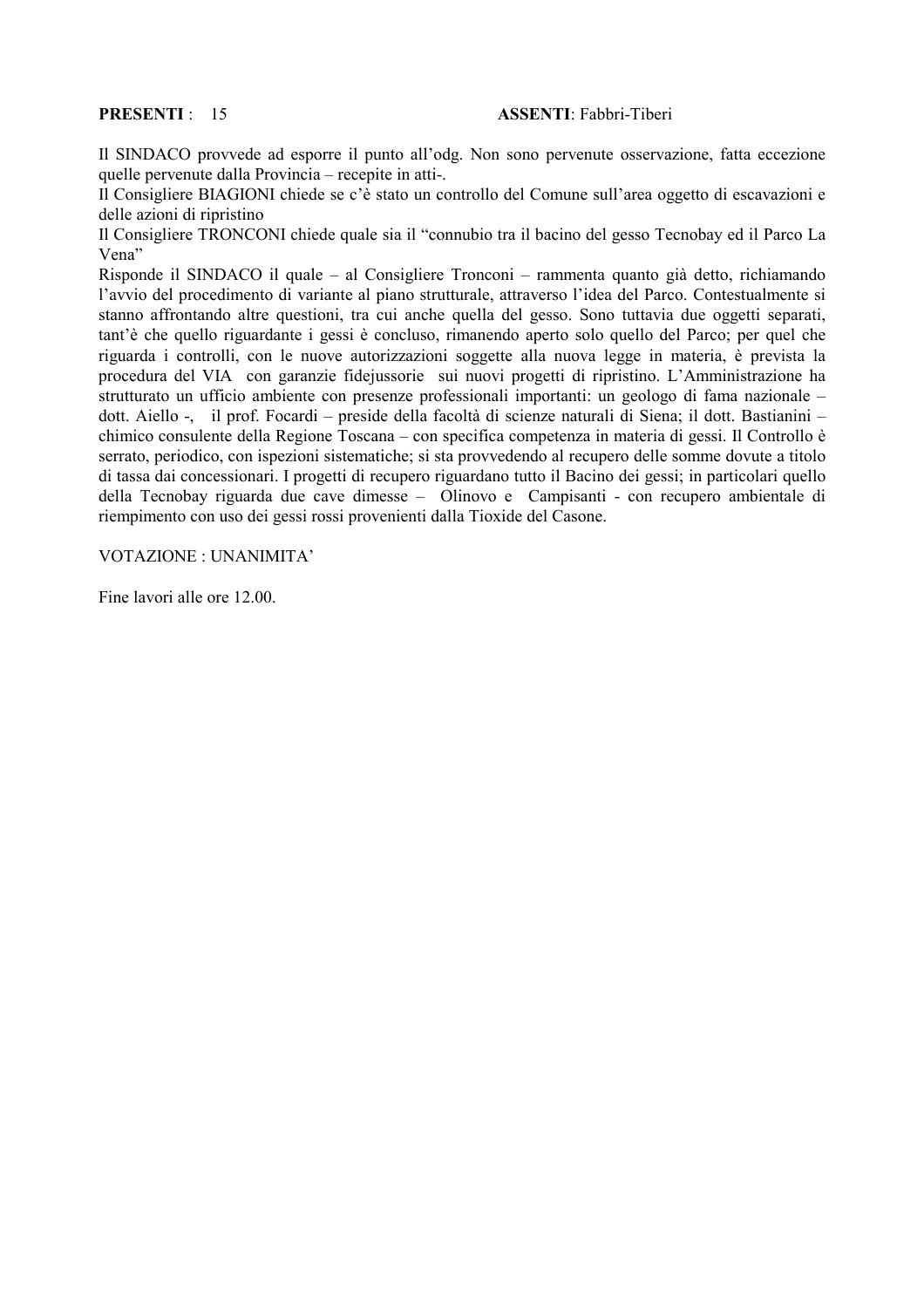OGGETTO: APPROVAZIONE DEFINITIVA VARIANTE AL PRAE BACINO DEL GESSO-**TECNOBAY** 

# **IL CONSIGLIO COMUNALE**

VISTA la Deliberazione C.C.n.27 del 24 Maggio 2003 ai sensi dell'art.28 comma 6 e art. 30 commi 3-8 della L.R. 5/95 e modificazioni, di adozione della "Variante al PRAE Bacino del Gesso-Tecnobay":

DATO ATTO che con Delibera di Consiglio Comunale n.27 del 24 Maggio 2003 si è provveduto ad adottare ai sensi dell'art.28 comma 6 e art. 30 commi 3-8 della L.R. 5/95 e modificazioni, la "Variante al PRAE Bacino del Gesso-Tecnobay ", costituita dai seguenti elaborati:

Indagini geologico-tecniche di supporto alla pianificazione urbanistica;

Relazione tecnica e Norme Tecniche di Attuazione;

- Tav.1: Normativa vigente:
- Tav.3: Carta dei Vincoli:
- Tav.4: Carta dell'uso del suolo;
- Tav.6: Modifiche limite area BEA;
- Tav.7: Normativa di Variante.

**DATO ATTO** dell'avvenuto deposito degli atti della Variante all'Ufficio Regionale per la Tutela del Territorio di Grosseto e di Siena ai sensi dell'art. 32 della L.R. 5/95 e successive modifiche ed integrazioni avvenuto in data 21.05.2003 col n. 670;

**DATO ATTO** che si è provveduto a trasmettere la Delibera di Adozione completa degli elaborati di Variante presso la Giunta Regionale Toscana ed la Giunta Provinciale di Grosseto Ns.prot 10203 del 01.07.03;

**PRESO ATTO** che in data in data 19.09.03 con Ns.prot 14407 è pervenuto il contributo della Provincia di Grosseto, che per la Variante in oggetto indicava come procedure di approvazione quelle previste dall'art.26 comma 1 e dell'art.28 comma 6 della L.R. 5/95 e modificazioni;

**RITENUTO** opportuno recepire i contributi e seguire le osservazioni della Provincia di Grosseto attraverso l'iter di approvazione di una Variante al Piano Strutturale denominata "Variante al P.S. per la realizzazione del Parco comunale La Vena a Roccatederighi – Norma di raccordo con gli strumenti sovraordinati";

VISTO CHE il 15 Settembre 2004 è stata approvata definitivamente in Consiglio Comunale la "Variante al P.S. per la realizzazione del Parco comunale La Vena a Roccatederighi – Norma di raccordo con gli strumenti sovraordinati";

**PRESO ATTO** che, in conformità dei comma 3 e 3 bis dell'articolo 41 della LRT 39/2000 e successive modificazioni ed ai sensi dell'art.4 del "Regolamento per la disciplina dell'organizzazione e lo svolgimento delle funzioni della provincia di Grosseto", in data 15.10.04 con Ns.prot 16402 è pervenuto il parere ,dell'Ufficio Vincolo idrogeologico della Provincia di Grosseto di cui alla Determinazione dirigenziale n.3342 del 08.10.04 e che il parere suddetto è favorevole con indicazioni e criteri da rispettare e considerare ad integrazione delle Norme Tecniche di Attuazione adottate;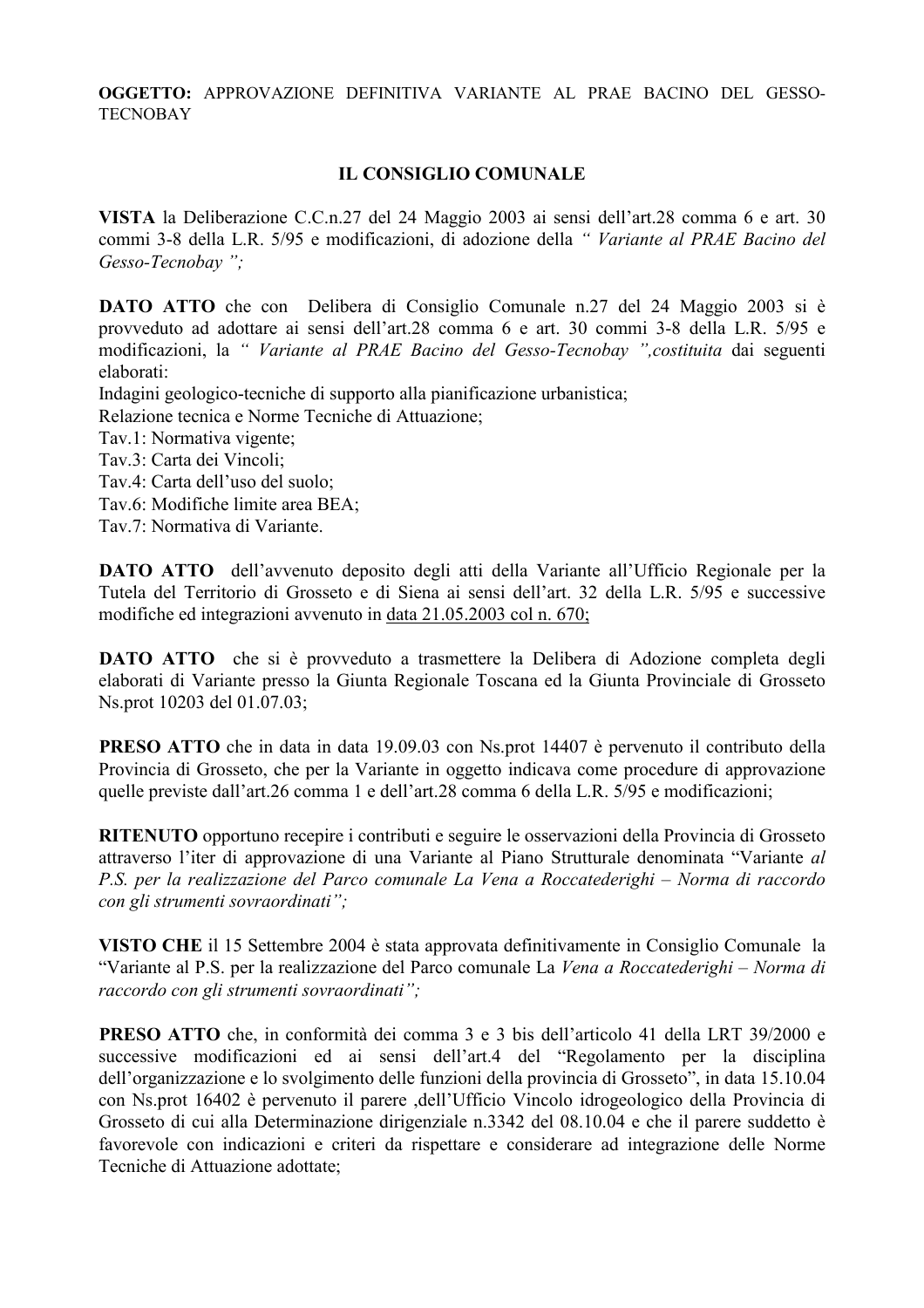OGGETTO: APPROVAZIONE DEFINITIVA VARIANTE AL PRAE BACINO DEL GESSO-**TECNOBAY** 

CHE ai sensi dell'art. 30 comma 4 della L.R. 5/95 la Variante è stata depositata nella sede comunale per la durata di trenta giorni consecutivi, rendendone noto il deposito al pubblico mediante avviso sul B.U.R.T. N.29 del 16.07.2004;

**DATO ATTO** che entro il termine perentorio di trenta giorni dalla scadenza del deposito non sono state presentate osservazioni ad eccezione dei contributi della Provincia di Grosseto:

VISTA la certificazione del Segretario Generale del 19 Ottobre 2004 che si allega quale parte integrante e sostanziale del presente atto:

**RITENUTA** la presente variante meritevole di approvazione;

VISTI gli artt. 42 e 48 del D.Lgs. 18.08.2000, n. 267;

VISTO il verbale della seduta consiliare;

CON votazione unanime, espressa nelle forme di legge, dai n. 15 consiglieri presenti e votanti;

# **DELIBERA**

DI APPROVARE ai sensi degli art.28 comma 6 e art. 30 commi 3-8 della L.R. 5/95 e modificazioni, la Variante al vigente Regolamento Urbanistico di Roccastrada denominata "Variante al PRAE Bacino del Gesso-Tecnobay", così come adottata con Delibera di Consiglio Comunale n.27 del 24 Maggio 2003 con la precisazione che le indicazioni contenute nel parere dell'Ufficio Vincolo idrogeologico della Provincia di Grosseto, siano parte integrante delle Norme Tecniche di Attuazione della Variante oggetto di questa approvazione;

DI DARE MANDATO all'Ufficio "Urbanistica-Attività Produttive" di trasmettere copia della Delibera di Approvazione alla Giunta Regionale ed alla Provincia di Grosseto, ai sensi del comma 8 art. 30 della L.R. 5/95 e successive modifiche ed integrazioni;

DI DARE MANDATO all'Ufficio Segreteria di provvedere alla pubblicizzazione prevista al comma 7 art. 30 della L.R. 5/95 e successive modifiche ed integrazioni.